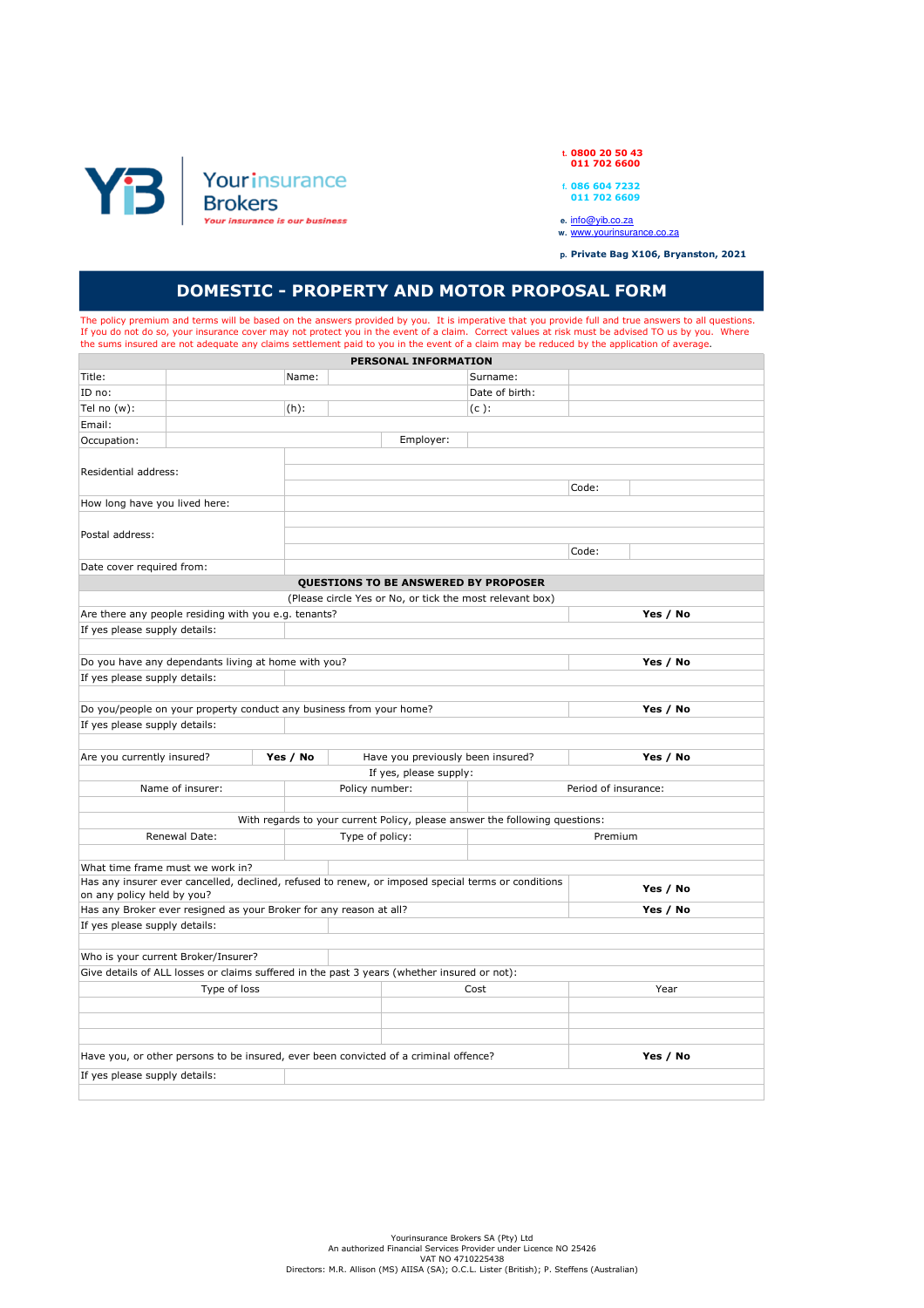|                                                                                                                                          |                                                                   |            |               |        | <b>BUILDINGS SECTION</b>                           |               |             |          |                                                                                                                                             |
|------------------------------------------------------------------------------------------------------------------------------------------|-------------------------------------------------------------------|------------|---------------|--------|----------------------------------------------------|---------------|-------------|----------|---------------------------------------------------------------------------------------------------------------------------------------------|
|                                                                                                                                          |                                                                   |            |               |        |                                                    |               |             |          | Buildings of the private residence, fixtures and fittings, outbuildings, structure or fabric of swimming pool, walls, gates and fences. The |
|                                                                                                                                          |                                                                   |            |               |        |                                                    |               |             |          | Sums Insured should represent the full rebuilding cost of the entire property, excluding the land. Aspects such as rubble removal and       |
|                                                                                                                                          | professional fees required for the rebuilding should be included. |            |               |        |                                                    |               |             |          |                                                                                                                                             |
| (Please circle Yes or No, or tick the most relevant box)                                                                                 |                                                                   |            |               |        |                                                    |               |             |          |                                                                                                                                             |
| Situation of building/Address                                                                                                            |                                                                   |            |               |        |                                                    |               |             |          |                                                                                                                                             |
|                                                                                                                                          |                                                                   |            |               |        |                                                    |               |             | Code:    |                                                                                                                                             |
|                                                                                                                                          |                                                                   | Property:  |               |        |                                                    |               |             |          |                                                                                                                                             |
|                                                                                                                                          |                                                                   |            | Outbuildings: |        |                                                    |               |             |          |                                                                                                                                             |
| Sum Insured of:                                                                                                                          |                                                                   | Extensions |               |        |                                                    |               |             |          |                                                                                                                                             |
|                                                                                                                                          |                                                                   | Lapa's:    |               |        |                                                    |               |             |          |                                                                                                                                             |
|                                                                                                                                          |                                                                   | Thatch:    |               |        |                                                    |               |             |          |                                                                                                                                             |
| Occupied by you as the:                                                                                                                  |                                                                   |            | Tenant        |        |                                                    |               | Owner       |          |                                                                                                                                             |
| Have the buildings been valued?                                                                                                          |                                                                   |            |               |        |                                                    |               |             |          | Yes / No                                                                                                                                    |
| If yes, date and valuator?                                                                                                               |                                                                   |            |               |        |                                                    |               |             |          |                                                                                                                                             |
| Occupied as:                                                                                                                             |                                                                   |            | Townhouse     |        |                                                    | Private House |             |          |                                                                                                                                             |
|                                                                                                                                          |                                                                   |            |               | Flat   |                                                    |               | Other       |          |                                                                                                                                             |
| If other, please specify:                                                                                                                |                                                                   |            |               |        |                                                    |               |             |          |                                                                                                                                             |
| Construction of building                                                                                                                 |                                                                   |            |               |        |                                                    |               |             |          |                                                                                                                                             |
| Walls:                                                                                                                                   | Standard                                                          |            |               |        | Face-brick                                         |               |             | Other    |                                                                                                                                             |
| If other, please specify:                                                                                                                |                                                                   |            |               |        |                                                    |               |             |          |                                                                                                                                             |
| Roof made of:                                                                                                                            | Slate                                                             |            |               | Thatch | Cement                                             |               | <b>Tile</b> | Asbestos |                                                                                                                                             |
|                                                                                                                                          |                                                                   |            |               |        | Construction of outbuildings / extensions / lapas: |               |             |          |                                                                                                                                             |
| Walls:                                                                                                                                   | Standard                                                          |            |               |        | Face-brick                                         |               |             | Other    |                                                                                                                                             |
| If other, please specify:                                                                                                                |                                                                   |            |               |        |                                                    |               |             |          |                                                                                                                                             |
| Roof made of:                                                                                                                            | Slate                                                             |            |               | Thatch | Cement                                             |               | Tile        | Asbestos |                                                                                                                                             |
| Will the residence be unoccupied for a period longer than 60 days in any one calendar year?                                              |                                                                   |            |               |        |                                                    |               |             |          | Yes / No                                                                                                                                    |
| If yes, please full supply details and number of days:                                                                                   |                                                                   |            |               |        |                                                    |               |             |          |                                                                                                                                             |
|                                                                                                                                          |                                                                   |            |               |        |                                                    |               |             |          |                                                                                                                                             |
| Is the building/home undergoing any renovations at the moment?<br>Yes / No                                                               |                                                                   |            |               |        |                                                    |               |             |          |                                                                                                                                             |
| Is there fire-fighting equipment on the property?<br>Yes / No                                                                            |                                                                   |            |               |        |                                                    |               |             |          |                                                                                                                                             |
| Does the home have a pool?<br>Yes / No                                                                                                   |                                                                   |            |               |        |                                                    |               |             |          |                                                                                                                                             |
| Please note: The Sum Insured value for Buildings is subject to an average e.g. in the event that you submit a claim for buildings with a |                                                                   |            |               |        |                                                    |               |             |          |                                                                                                                                             |
| total value exceeding the above value you have selected, Insurers will use the rateable proportion of the true value of risk against the |                                                                   |            |               |        |                                                    |               |             |          |                                                                                                                                             |
| Sum Insured which means that you may only be proportionally reimbursed for your loss.                                                    |                                                                   |            |               |        |                                                    |               |             |          |                                                                                                                                             |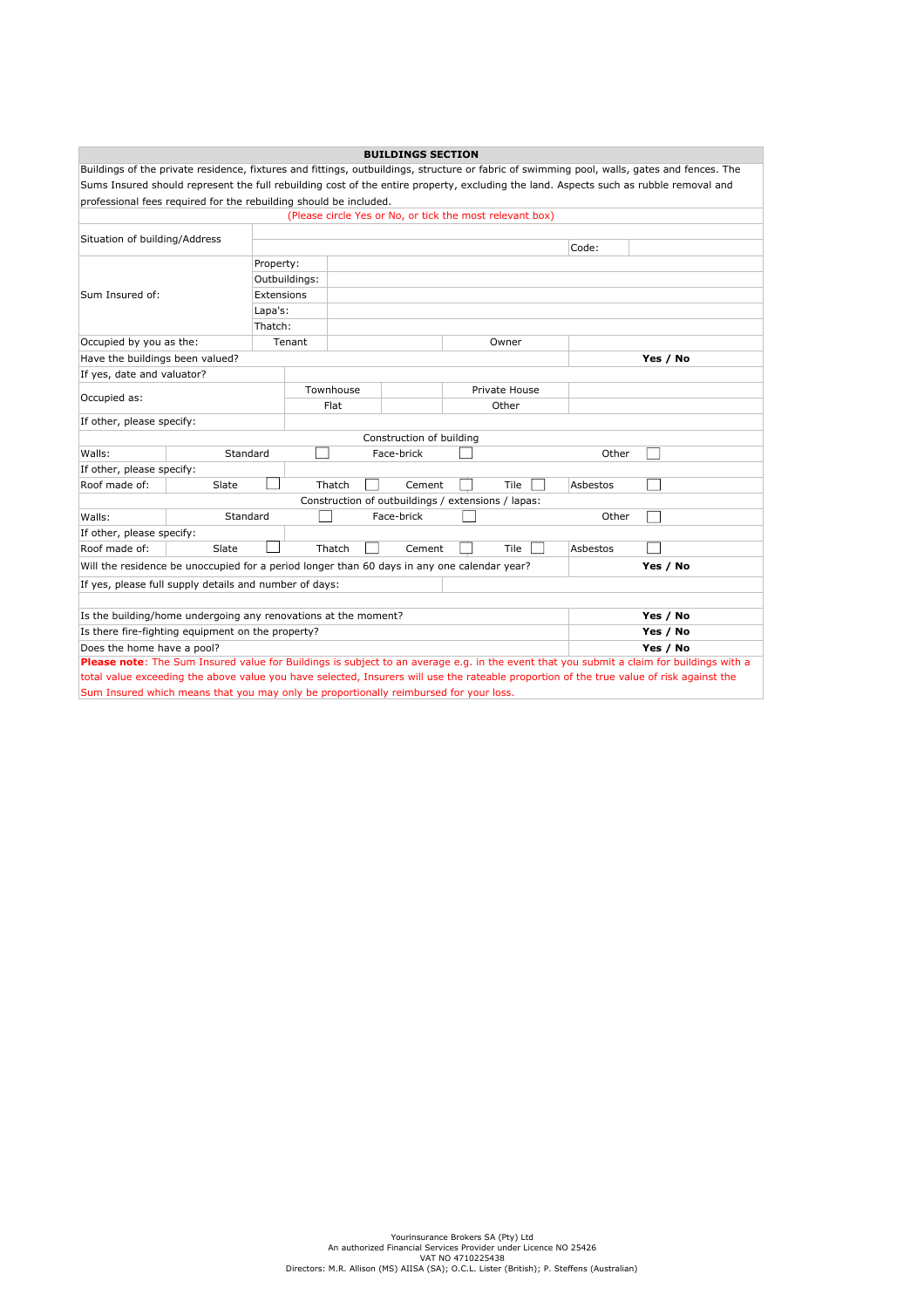|                                                                                                                                         |                                                                                                                                         |       |          |        |  | <b>CONTENTS SECTION</b>              |       |    |             |  |          |       |          |  |
|-----------------------------------------------------------------------------------------------------------------------------------------|-----------------------------------------------------------------------------------------------------------------------------------------|-------|----------|--------|--|--------------------------------------|-------|----|-------------|--|----------|-------|----------|--|
|                                                                                                                                         | Primarily here, your Sum Insured should be representative of the New Replacement Value. Remember to include all contents, including     |       |          |        |  |                                      |       |    |             |  |          |       |          |  |
| linen, cutlery, clothing items, DVD's & CD's, ornaments. We have Inventory forms available to assist you in calculating a more accurate |                                                                                                                                         |       |          |        |  |                                      |       |    |             |  |          |       |          |  |
| Sum Insured for this section<br>(Please circle Yes or No, or tick the most relevant box)                                                |                                                                                                                                         |       |          |        |  |                                      |       |    |             |  |          |       |          |  |
|                                                                                                                                         |                                                                                                                                         |       |          |        |  |                                      |       |    |             |  |          |       |          |  |
| Address:                                                                                                                                |                                                                                                                                         |       |          |        |  |                                      |       |    |             |  |          |       |          |  |
| Sum Insured:                                                                                                                            | Code:                                                                                                                                   |       |          |        |  |                                      |       |    |             |  |          |       |          |  |
| Occupied by you as the:<br>Tenant<br>Owner                                                                                              |                                                                                                                                         |       |          |        |  |                                      |       |    |             |  |          |       |          |  |
| Construction of building                                                                                                                |                                                                                                                                         |       |          |        |  |                                      |       |    |             |  |          |       |          |  |
| Standard<br>Other<br>Face-brick<br>Walls:                                                                                               |                                                                                                                                         |       |          |        |  |                                      |       |    |             |  |          |       |          |  |
| If other, please specify:                                                                                                               |                                                                                                                                         |       |          |        |  |                                      |       |    |             |  |          |       |          |  |
| Roof made of:                                                                                                                           | Slate                                                                                                                                   |       |          | Thatch |  | Cement                               |       |    | Tile        |  | Asbestos |       |          |  |
|                                                                                                                                         |                                                                                                                                         |       |          |        |  |                                      |       |    |             |  |          |       |          |  |
| Construction of outbuildings / extensions / lapas:<br>Walls:<br>Standard<br>Face-brick<br>Other                                         |                                                                                                                                         |       |          |        |  |                                      |       |    |             |  |          |       |          |  |
| If other, please specify:                                                                                                               |                                                                                                                                         |       |          |        |  |                                      |       |    |             |  |          |       |          |  |
| Roof made of:                                                                                                                           | Slate                                                                                                                                   |       |          | Thatch |  | Cement                               |       |    | <b>Tile</b> |  | Asbestos |       |          |  |
|                                                                                                                                         |                                                                                                                                         |       |          |        |  |                                      |       |    |             |  |          |       |          |  |
|                                                                                                                                         | Will the residence be unoccupied for a period longer than 60 days in any one calendar year?                                             |       |          |        |  |                                      |       |    |             |  |          |       | Yes / No |  |
|                                                                                                                                         | If yes, please full supply details and number of days:                                                                                  |       |          |        |  |                                      |       |    |             |  |          |       |          |  |
|                                                                                                                                         |                                                                                                                                         |       |          |        |  |                                      |       |    |             |  |          |       |          |  |
| Is the Home:                                                                                                                            |                                                                                                                                         |       |          |        |  | Is the home within a 1 km radius of: |       |    |             |  |          |       |          |  |
| In an industrial area                                                                                                                   |                                                                                                                                         |       | Yes / No |        |  | an informal settlement               |       |    |             |  |          | Yes / | No       |  |
| On a plot or smallholding<br>Yes $/$<br>No<br>a construction site/s                                                                     |                                                                                                                                         |       |          |        |  |                                      | Yes / | No |             |  |          |       |          |  |
| Currently being developed                                                                                                               |                                                                                                                                         | Yes / | No       |        |  | a park                               |       |    |             |  |          | Yes / | No       |  |
| Regularly left unattended                                                                                                               |                                                                                                                                         | Yes / | No       |        |  | a highway                            |       |    |             |  |          | Yes / | No       |  |
| In a secure complex                                                                                                                     |                                                                                                                                         | Yes / | No       |        |  | a railway station                    |       |    |             |  |          | Yes / | No       |  |
| Other                                                                                                                                   |                                                                                                                                         | Yes / | No       |        |  | a sports facility                    |       |    |             |  |          | Yes / | No       |  |
|                                                                                                                                         |                                                                                                                                         |       |          |        |  | vacant ground                        |       |    |             |  |          | Yes / | No       |  |
|                                                                                                                                         |                                                                                                                                         |       |          |        |  | a retail area                        |       |    |             |  |          | Yes / | No       |  |
|                                                                                                                                         |                                                                                                                                         |       |          |        |  | Other                                |       |    |             |  |          | Yes / | No       |  |
|                                                                                                                                         | Are there lightning protection plugs fitted in the home?                                                                                |       |          |        |  |                                      |       |    |             |  |          | Yes / | No       |  |
|                                                                                                                                         | Are there any other types of lightning protection?                                                                                      |       |          |        |  |                                      |       |    |             |  |          | Yes / | No       |  |
|                                                                                                                                         | Do you have a lightning conductor?                                                                                                      |       |          |        |  |                                      |       |    |             |  |          | Yes / | No       |  |
|                                                                                                                                         | Does the home have a perimeter wall or fence?<br>Yes /<br>No                                                                            |       |          |        |  |                                      |       |    |             |  |          |       |          |  |
|                                                                                                                                         | Are all external doors fitted with security gates?                                                                                      |       |          |        |  |                                      |       |    |             |  |          | Yes / | No       |  |
|                                                                                                                                         | Are all opening windows fitted with burglar bars?                                                                                       |       |          |        |  |                                      |       |    |             |  |          | Yes / | No       |  |
|                                                                                                                                         | Are all louvre windows fitted with burglar bars?                                                                                        |       |          |        |  |                                      |       |    |             |  |          | Yes / | No       |  |
|                                                                                                                                         | Does the home have an alarm system?                                                                                                     |       |          |        |  |                                      |       |    |             |  |          | Yes / | No       |  |
| If yes, through which company?                                                                                                          |                                                                                                                                         |       |          |        |  |                                      |       |    |             |  |          |       |          |  |
|                                                                                                                                         | Is the alarm system linked to Armed Response?                                                                                           |       |          |        |  |                                      |       |    |             |  |          | Yes / | No       |  |
| Yes /<br>Is there fire-fighting equipment on the property?<br>No                                                                        |                                                                                                                                         |       |          |        |  |                                      |       |    |             |  |          |       |          |  |
| Does the home have a pool?<br>Yes /<br>No                                                                                               |                                                                                                                                         |       |          |        |  |                                      |       |    |             |  |          |       |          |  |
|                                                                                                                                         | Does the property have a Lapa or Pool House roofed with thatch?                                                                         |       |          |        |  |                                      |       |    |             |  |          | Yes / | No       |  |
|                                                                                                                                         | If yes, what is the square meterage of the lapa / pool house?                                                                           |       |          |        |  |                                      |       |    |             |  |          |       |          |  |
|                                                                                                                                         | How many meters from the house is the lapa / pool house?                                                                                |       |          |        |  |                                      |       |    |             |  |          |       |          |  |
| <b>PLEASE NOTE:</b>                                                                                                                     |                                                                                                                                         |       |          |        |  |                                      |       |    |             |  |          |       |          |  |
|                                                                                                                                         | If you have any items of value e.g. Persians, sculptures, artwork/paintings, gems or jewellery valued at more than one third of the Sum |       |          |        |  |                                      |       |    |             |  |          |       |          |  |
|                                                                                                                                         | Insured for contents, we should be advised and the policy endorsed accordingly.                                                         |       |          |        |  |                                      |       |    |             |  |          |       |          |  |

 A safe which has been bolted to a wall or floor is compulsory for firearms, stamp or coin collections, gems and valuable jewellery not worn. Laptops and Personal Computers should be specified. If computers are used for business reasons, they should be insured under a Business Policy or the Policy endorsed to indicate work from home.

The Sum Insured value for Contents is subject to an average e.g. in the event that you submit a claim for contents with a total value exceeding the above value you have selected, Insurers will use the rateable proportion of the true value of risk against the Sum Insured which means that you may only be proportionally reimbursed for your loss.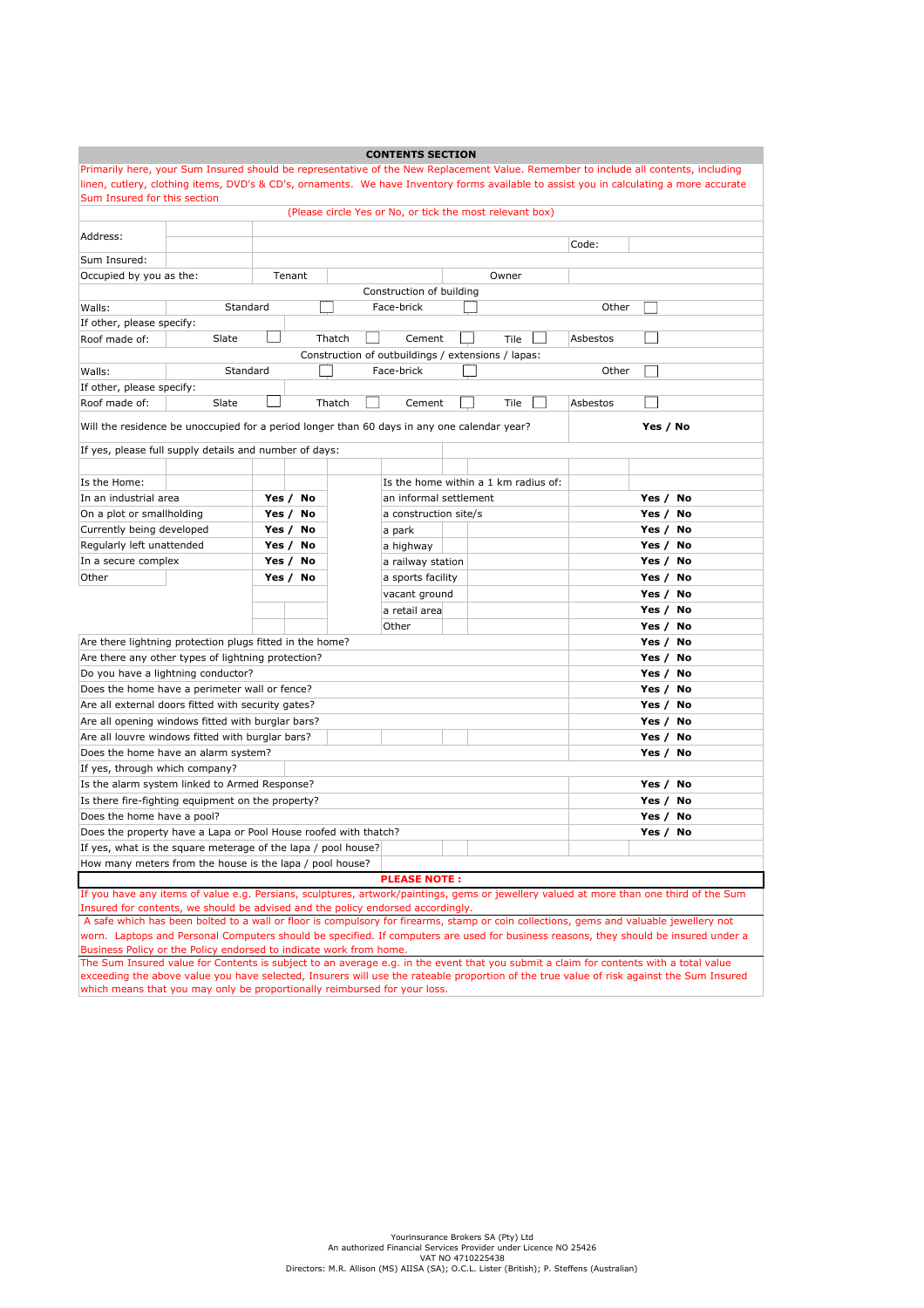|                                                                                                                                          |  | <b>ALL RISKS SECTION</b>                                 |  |             |  |  |  |  |  |
|------------------------------------------------------------------------------------------------------------------------------------------|--|----------------------------------------------------------|--|-------------|--|--|--|--|--|
| Provides cover for items whilst away from the home. Certain items are not covered under the Unspecified All Risks Sum insured            |  |                                                          |  |             |  |  |  |  |  |
| excludes:e.g. furs, cell phones, sporting equipment, musical instruments, firearms, spectacles, sun glasses, cameras, video cameras, or  |  |                                                          |  |             |  |  |  |  |  |
| other portable appliances such as CD players, compact discs, DVD's or DVD players, laptops (please advise us if you are unsure).         |  |                                                          |  |             |  |  |  |  |  |
| Unspecified All Risks (Minimum R.5000) sum insured<br>required - this covers wearing apparel and personal effects                        |  |                                                          |  |             |  |  |  |  |  |
| (Limit any one item - 20% of the Sum Insured - maximum                                                                                   |  | R                                                        |  |             |  |  |  |  |  |
| single item limit R5 000):                                                                                                               |  |                                                          |  |             |  |  |  |  |  |
|                                                                                                                                          |  | SPECIFIED ALL RISKS SECTION                              |  |             |  |  |  |  |  |
| (Please circle Yes or no, or tick the most relevant box)                                                                                 |  |                                                          |  |             |  |  |  |  |  |
| Is there a safe at home?                                                                                                                 |  |                                                          |  | Yes / No    |  |  |  |  |  |
| Type:                                                                                                                                    |  |                                                          |  |             |  |  |  |  |  |
| Are there any articles kept in a bank vault that require cover? If yes, please add to the list of items<br>below.                        |  |                                                          |  | Yes / No    |  |  |  |  |  |
| Description of item                                                                                                                      |  | Serial Number                                            |  | Sum Insured |  |  |  |  |  |
| $\mathbf{1}$                                                                                                                             |  |                                                          |  |             |  |  |  |  |  |
| $\overline{2}$                                                                                                                           |  |                                                          |  |             |  |  |  |  |  |
| 3                                                                                                                                        |  |                                                          |  |             |  |  |  |  |  |
| $\overline{4}$                                                                                                                           |  |                                                          |  |             |  |  |  |  |  |
| 5                                                                                                                                        |  |                                                          |  |             |  |  |  |  |  |
| 6                                                                                                                                        |  |                                                          |  |             |  |  |  |  |  |
| $\overline{7}$                                                                                                                           |  |                                                          |  |             |  |  |  |  |  |
| 8                                                                                                                                        |  |                                                          |  |             |  |  |  |  |  |
| 9                                                                                                                                        |  |                                                          |  |             |  |  |  |  |  |
| 10                                                                                                                                       |  |                                                          |  |             |  |  |  |  |  |
| 11                                                                                                                                       |  |                                                          |  |             |  |  |  |  |  |
| 12                                                                                                                                       |  |                                                          |  |             |  |  |  |  |  |
| 13                                                                                                                                       |  |                                                          |  |             |  |  |  |  |  |
| 14                                                                                                                                       |  |                                                          |  |             |  |  |  |  |  |
|                                                                                                                                          |  | <b>PLEASE NOTE:</b>                                      |  |             |  |  |  |  |  |
| The Sum Insured value for Specified All Risks is subject to an average e.g. in the event that you submit a claim for lost baggage with a |  |                                                          |  |             |  |  |  |  |  |
| total value exceeding the above value you have selected, Insurers will use the rateable proportion of the true value of risk against the |  |                                                          |  |             |  |  |  |  |  |
| Sum Insured which means that you may only be proportionally reimbursed for your loss.                                                    |  |                                                          |  |             |  |  |  |  |  |
| Valuations supporting jewellery should be supplied at inception of cover and updated every year prior to renewal. Proof of ownership and |  |                                                          |  |             |  |  |  |  |  |
| loss is always required at the time of a loss. It is therefore advisable to keep records e.g. invoices, valuations etc                   |  |                                                          |  |             |  |  |  |  |  |
| <b>MOTOR SECTION</b>                                                                                                                     |  |                                                          |  |             |  |  |  |  |  |
| Privately owned motorcars, light delivery vehicles, motorcycles, caravans and trailers.                                                  |  |                                                          |  |             |  |  |  |  |  |
|                                                                                                                                          |  | (Please circle Yes or no, or tick the most relevant box) |  |             |  |  |  |  |  |
|                                                                                                                                          |  |                                                          |  |             |  |  |  |  |  |
| To your knowledge, are all the persons authorized to drive the insured vehicle(s) free from                                              |  |                                                          |  | Yes / No    |  |  |  |  |  |
| physical defects (including vision and hearing) in good health?                                                                          |  |                                                          |  |             |  |  |  |  |  |
| If No please supply details:<br>To your knowledge, have you or any person who will normally drive the insured vehicle(s) been            |  |                                                          |  |             |  |  |  |  |  |
|                                                                                                                                          |  |                                                          |  | Yes / No    |  |  |  |  |  |
| convicted of any driving offense?<br>If yes please supply full details:                                                                  |  |                                                          |  |             |  |  |  |  |  |
|                                                                                                                                          |  |                                                          |  |             |  |  |  |  |  |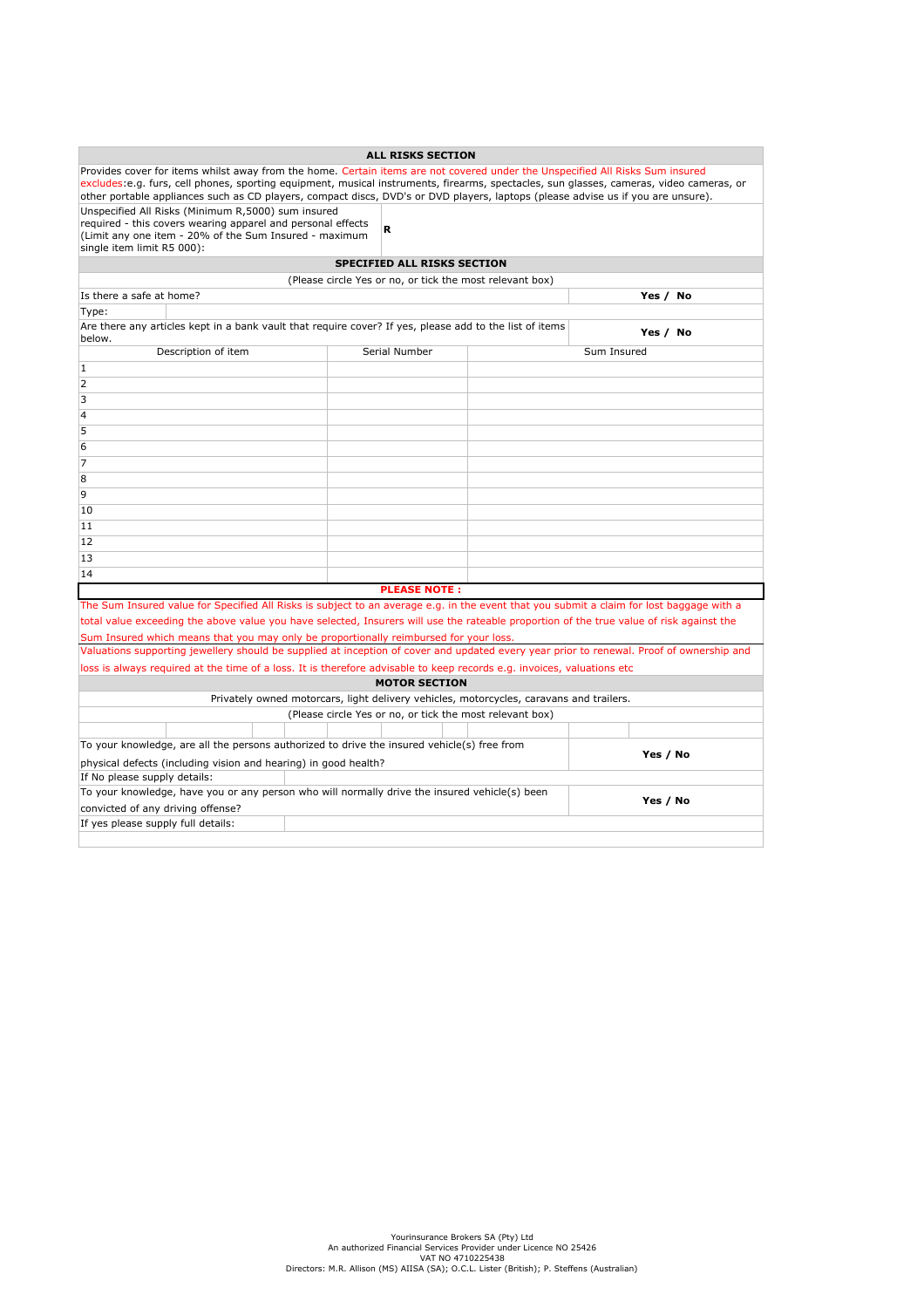|                                                                                                                                                    |                                                                                                                                                                                        |                                   |                          | <b>VEHICLE 1</b>       |                                                                                              |             |          |
|----------------------------------------------------------------------------------------------------------------------------------------------------|----------------------------------------------------------------------------------------------------------------------------------------------------------------------------------------|-----------------------------------|--------------------------|------------------------|----------------------------------------------------------------------------------------------|-------------|----------|
| Drivers name:                                                                                                                                      |                                                                                                                                                                                        |                                   |                          | Drivers date of birth: |                                                                                              |             |          |
| FIRST issue date of Drivers License:                                                                                                               |                                                                                                                                                                                        | FIRST issue date of CARD License: |                          |                        |                                                                                              |             |          |
| Code of Drivers Licence:                                                                                                                           |                                                                                                                                                                                        |                                   |                          |                        |                                                                                              |             |          |
| Registered Owner of vehicle:                                                                                                                       |                                                                                                                                                                                        |                                   |                          |                        |                                                                                              |             |          |
| Make and Model (e.g. 1600i/LG/Sport,<br>automatic etc:                                                                                             |                                                                                                                                                                                        |                                   |                          |                        | Colour of vehicle:                                                                           |             |          |
| Registration Number:                                                                                                                               |                                                                                                                                                                                        |                                   |                          |                        | Year of Manufacture:                                                                         |             |          |
| Engine NO:                                                                                                                                         |                                                                                                                                                                                        |                                   |                          |                        |                                                                                              |             |          |
| VIN/Chassis NO:                                                                                                                                    |                                                                                                                                                                                        |                                   |                          |                        |                                                                                              |             |          |
|                                                                                                                                                    |                                                                                                                                                                                        |                                   |                          | Cover required:        |                                                                                              |             |          |
| Comprehensive                                                                                                                                      |                                                                                                                                                                                        |                                   | Third Party fire & theft |                        | Third party only                                                                             |             |          |
|                                                                                                                                                    |                                                                                                                                                                                        |                                   |                          | Vehicle Use:           |                                                                                              |             |          |
| <b>Business</b>                                                                                                                                    |                                                                                                                                                                                        |                                   | Commercial               |                        | Private                                                                                      |             |          |
|                                                                                                                                                    |                                                                                                                                                                                        |                                   |                          |                        | Security in the vehicle e.g. Immobiliser; Gearlock or Tracking device.:                      |             |          |
| System e.g. Immobiliser/Tracking device                                                                                                            |                                                                                                                                                                                        |                                   |                          |                        |                                                                                              | Make/model: |          |
|                                                                                                                                                    |                                                                                                                                                                                        |                                   |                          |                        |                                                                                              |             |          |
| Details of extras e.g. mags, canopy:                                                                                                               |                                                                                                                                                                                        |                                   |                          |                        |                                                                                              |             |          |
|                                                                                                                                                    |                                                                                                                                                                                        |                                   |                          |                        |                                                                                              |             |          |
| Make of car radio (if non standard):                                                                                                               |                                                                                                                                                                                        |                                   |                          |                        |                                                                                              |             |          |
| Value of car radio (if non standard):                                                                                                              |                                                                                                                                                                                        |                                   |                          |                        |                                                                                              |             |          |
| <b>Retail Value</b> (Please submit dealers invoice for our records):                                                                               |                                                                                                                                                                                        |                                   |                          | R                      |                                                                                              |             |          |
| (For vehicles over 10 years old, a valuation from a reputable dealer will be useful.)                                                              |                                                                                                                                                                                        |                                   |                          |                        |                                                                                              |             |          |
|                                                                                                                                                    |                                                                                                                                                                                        |                                   |                          |                        | If the vehicle will be regularly driven by any persons other than the Insured, please state: |             |          |
|                                                                                                                                                    |                                                                                                                                                                                        |                                   |                          | Date of Licence        |                                                                                              |             |          |
| Name of driver                                                                                                                                     |                                                                                                                                                                                        | Occupation                        | Age                      |                        | Details of accidents                                                                         |             |          |
|                                                                                                                                                    |                                                                                                                                                                                        |                                   |                          |                        |                                                                                              |             |          |
|                                                                                                                                                    |                                                                                                                                                                                        |                                   |                          |                        |                                                                                              |             |          |
|                                                                                                                                                    |                                                                                                                                                                                        |                                   |                          |                        |                                                                                              |             |          |
|                                                                                                                                                    |                                                                                                                                                                                        |                                   |                          |                        | Where will the vehicle be parked overnight or when not in use?                               |             |          |
| Lock up garage                                                                                                                                     |                                                                                                                                                                                        |                                   |                          | Behind locked gates    |                                                                                              |             |          |
| Armed/controlled Security Village                                                                                                                  |                                                                                                                                                                                        |                                   |                          | Behind locked carport  |                                                                                              |             |          |
| On the street                                                                                                                                      |                                                                                                                                                                                        |                                   |                          | Carport                |                                                                                              |             |          |
| Is this vehicle subject to a credit agreement or similar agreement?                                                                                |                                                                                                                                                                                        |                                   |                          |                        |                                                                                              |             | Yes / No |
| If yes, please supply details:                                                                                                                     |                                                                                                                                                                                        |                                   |                          |                        |                                                                                              |             |          |
|                                                                                                                                                    |                                                                                                                                                                                        |                                   |                          |                        |                                                                                              |             |          |
| Financial Institution:                                                                                                                             |                                                                                                                                                                                        |                                   |                          |                        |                                                                                              |             |          |
| Account number:                                                                                                                                    |                                                                                                                                                                                        |                                   |                          |                        |                                                                                              |             |          |
| Top Up/Credit shortfall: Covers the outstanding finance charges owed to the bank.                                                                  |                                                                                                                                                                                        |                                   |                          |                        |                                                                                              |             |          |
| Do you require Top Up/Credit shortfall for this vehicle?                                                                                           |                                                                                                                                                                                        |                                   |                          |                        |                                                                                              |             | Yes / No |
| If yes, please advise how much is required:                                                                                                        |                                                                                                                                                                                        |                                   |                          |                        | R                                                                                            |             |          |
| (Alternatively, furnish us with a copy of the finance agreement)                                                                                   |                                                                                                                                                                                        |                                   |                          |                        |                                                                                              |             |          |
|                                                                                                                                                    | Car Hire: in the event of a valid claim, you will be allowed the use of a hired vehicle - maximum 45 days<br>Additional Premium: R80.25/month per vehicle for sedan type hired vehicle |                                   |                          |                        |                                                                                              |             |          |
| Do you require car hire for this vehicle?                                                                                                          |                                                                                                                                                                                        |                                   |                          |                        |                                                                                              |             | Yes / No |
| <b>Assistance &amp; Lifestyle Benefits</b> : this is in the event that you require emergency roadside or home assistance. This beneift also offers |                                                                                                                                                                                        |                                   |                          |                        |                                                                                              |             |          |
| various discounts for services, such as Pre-Paid Airtime, Movies, Legal Aid, Health Care facilities and Gymnasiums etc. More information is        |                                                                                                                                                                                        |                                   |                          |                        |                                                                                              |             |          |
| available on request.                                                                                                                              |                                                                                                                                                                                        |                                   |                          |                        |                                                                                              |             |          |
| Additional Premium: R35/month for the first vehicle and an extra R5.13 per additional vehicle/driver on the same policy.                           |                                                                                                                                                                                        |                                   |                          |                        |                                                                                              |             |          |
| Do you require Roadside Assist for this vehicle?<br>Yes / No                                                                                       |                                                                                                                                                                                        |                                   |                          |                        |                                                                                              |             |          |
| Flat excess: For an additional 15% of the motor premium we can apply a Nil Basic Excess. Please note the additonal excesses still apply            |                                                                                                                                                                                        |                                   |                          |                        |                                                                                              |             |          |
| (age, license & theft)                                                                                                                             |                                                                                                                                                                                        |                                   |                          |                        |                                                                                              |             |          |
| Please note the additional excesses applicable:<br>Additional R1 500 for theft / hi-jacking (unless a tracking device or gearlock is fitted)       |                                                                                                                                                                                        |                                   |                          |                        |                                                                                              |             |          |
|                                                                                                                                                    |                                                                                                                                                                                        |                                   |                          |                        |                                                                                              |             |          |
| Additonal 15% of the claim wehre a tracking device is required by insurers and has not been fitted)                                                |                                                                                                                                                                                        |                                   |                          |                        |                                                                                              |             |          |
| Under 25's - additional R1 500                                                                                                                     |                                                                                                                                                                                        |                                   |                          |                        |                                                                                              |             |          |
| Licence less than 2 Years / Learners Licence - additional R1 500                                                                                   |                                                                                                                                                                                        |                                   |                          |                        |                                                                                              |             |          |
| These excesses are cumulative                                                                                                                      |                                                                                                                                                                                        |                                   |                          |                        |                                                                                              |             |          |
| Do you require a Flat Excess for this vehicle?<br>Yes / No                                                                                         |                                                                                                                                                                                        |                                   |                          |                        |                                                                                              |             |          |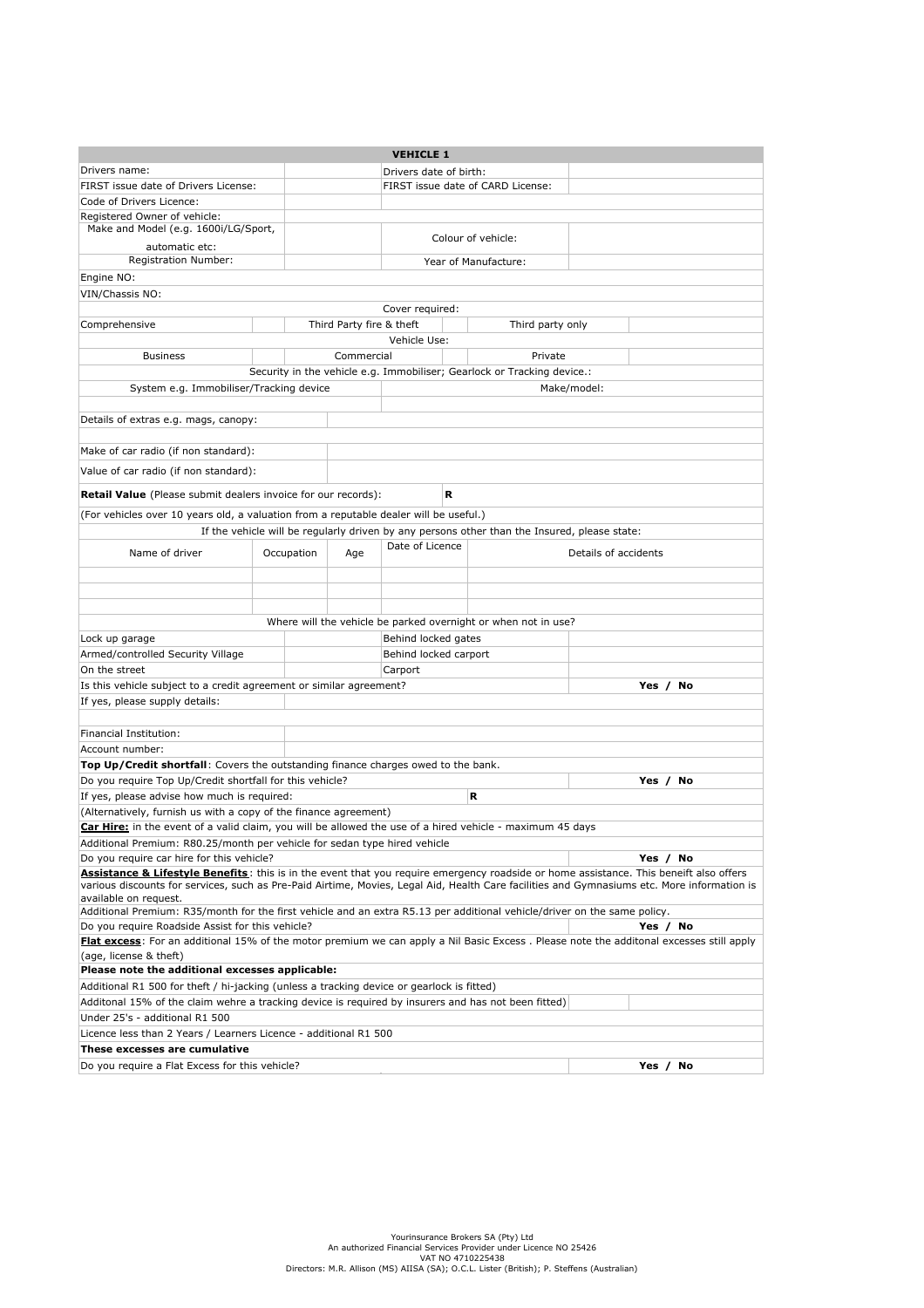|                                                                                                                                             |            |                                   | <b>VEHICLE 2</b>       |                                                                                              |                      |             |  |  |
|---------------------------------------------------------------------------------------------------------------------------------------------|------------|-----------------------------------|------------------------|----------------------------------------------------------------------------------------------|----------------------|-------------|--|--|
| Drivers name:                                                                                                                               |            |                                   | Drivers date of birth: |                                                                                              |                      |             |  |  |
| FIRST issue date of Drivers License:                                                                                                        |            | FIRST issue date of CARD License: |                        |                                                                                              |                      |             |  |  |
| Code of Drivers Licence:                                                                                                                    |            |                                   |                        |                                                                                              |                      |             |  |  |
| Registered Owner of vehicle:<br>Make and Model (e.g. 1600i/LG/Sport,                                                                        |            |                                   |                        | Colour of vehicle:                                                                           |                      |             |  |  |
| automatic etc:<br>Registration Number:                                                                                                      |            |                                   |                        | Year of Manufacture:                                                                         |                      |             |  |  |
| Engine NO:                                                                                                                                  |            |                                   |                        |                                                                                              |                      |             |  |  |
| VIN/Chassis NO:                                                                                                                             |            |                                   |                        |                                                                                              |                      |             |  |  |
|                                                                                                                                             |            |                                   | Cover required:        |                                                                                              |                      |             |  |  |
| Comprehensive                                                                                                                               |            | Third Party fire & theft          |                        | Third party only                                                                             |                      |             |  |  |
|                                                                                                                                             |            |                                   | Vehicle Use:           |                                                                                              |                      |             |  |  |
| <b>Business</b>                                                                                                                             |            | Commercial                        |                        | Private                                                                                      |                      |             |  |  |
|                                                                                                                                             |            |                                   |                        | Security in the vehicle e.g. Immobiliser; Gearlock or Tracking device.:                      |                      |             |  |  |
| System e.g. Immobiliser/Tracking device                                                                                                     |            |                                   |                        |                                                                                              | Make/model:          |             |  |  |
| Details of extras e.g. mags, canopy:                                                                                                        |            |                                   |                        |                                                                                              |                      |             |  |  |
|                                                                                                                                             |            |                                   |                        |                                                                                              |                      |             |  |  |
| Make of car radio (if non standard):                                                                                                        |            |                                   |                        |                                                                                              |                      |             |  |  |
| Value of car radio (if non standard):                                                                                                       |            |                                   |                        |                                                                                              |                      |             |  |  |
| <b>Retail Value</b> (Please submit dealers invoice for our records):                                                                        |            |                                   | R                      |                                                                                              |                      |             |  |  |
| (For vehicles over 10 years old, a valuation from a reputable dealer will be useful.)                                                       |            |                                   |                        |                                                                                              |                      |             |  |  |
|                                                                                                                                             |            |                                   |                        | If the vehicle will be regularly driven by any persons other than the Insured, please state: |                      |             |  |  |
| Name of driver                                                                                                                              | Occupation | Age                               | Date of Licence        |                                                                                              | Details of accidents |             |  |  |
|                                                                                                                                             |            |                                   |                        |                                                                                              |                      |             |  |  |
|                                                                                                                                             |            |                                   |                        |                                                                                              |                      |             |  |  |
|                                                                                                                                             |            |                                   |                        |                                                                                              |                      |             |  |  |
|                                                                                                                                             |            |                                   |                        | Where will the vehicle be parked overnight or when not in use?                               |                      |             |  |  |
| Lock up garage                                                                                                                              |            |                                   | Behind locked gates    |                                                                                              |                      |             |  |  |
| Armed/controlled Security Village<br>On the street                                                                                          |            |                                   | Behind locked carport  |                                                                                              |                      |             |  |  |
| Is this vehicle subject to a credit agreement or similar agreement?                                                                         |            |                                   | Carport                |                                                                                              |                      | Yes / No    |  |  |
| If yes, please supply details:                                                                                                              |            |                                   |                        |                                                                                              |                      |             |  |  |
|                                                                                                                                             |            |                                   |                        |                                                                                              |                      |             |  |  |
| Financial Institution:                                                                                                                      |            |                                   |                        |                                                                                              |                      |             |  |  |
| Account number:                                                                                                                             |            |                                   |                        |                                                                                              |                      |             |  |  |
| Top Up/Credit shortfall: Covers the outstanding finance charges owed to the bank.                                                           |            |                                   |                        |                                                                                              |                      |             |  |  |
| Do you require Top Up/Credit shortfall for this vehicle?                                                                                    |            |                                   |                        |                                                                                              |                      | Yes / No    |  |  |
| If yes, please advise how much is required:                                                                                                 |            |                                   |                        | R                                                                                            |                      |             |  |  |
| (Alternatively, furnish us with a copy of the finance agreement)                                                                            |            |                                   |                        |                                                                                              |                      |             |  |  |
| Car Hire: in the event of a valid claim, you will be allowed the use of a hired vehicle - maximum 45 days                                   |            |                                   |                        |                                                                                              |                      |             |  |  |
| Additional Premium: R80.25/month per vehicle for sedan type hired vehicle                                                                   |            |                                   |                        |                                                                                              |                      |             |  |  |
| Do you require car hire for this vehicle?                                                                                                   |            |                                   |                        |                                                                                              |                      | No<br>Yes / |  |  |
| Assistance & Lifestyle Benefits: this is in the event that you require emergency roadside or home assistance. This beneift also offers      |            |                                   |                        |                                                                                              |                      |             |  |  |
| various discounts for services, such as Pre-Paid Airtime, Movies, Legal Aid, Health Care facilities and Gymnasiums etc. More information is |            |                                   |                        |                                                                                              |                      |             |  |  |
| available on request.                                                                                                                       |            |                                   |                        |                                                                                              |                      |             |  |  |
| Additional Premium: R35/month for the first vehicle and an extra R5.13 per additional vehicle/driver on the same policy.                    |            |                                   |                        |                                                                                              |                      |             |  |  |
| Do you require Roadside Assist for this vehicle?<br>Yes / No                                                                                |            |                                   |                        |                                                                                              |                      |             |  |  |
| Flat excess: For an additional R150pm per vehicle, we can apply a Nil Basic Excess. Please note the additonal excesses still apply (age,    |            |                                   |                        |                                                                                              |                      |             |  |  |
| license & theft)                                                                                                                            |            |                                   |                        |                                                                                              |                      |             |  |  |
| Please note the additional excesses applicable:                                                                                             |            |                                   |                        |                                                                                              |                      |             |  |  |
| R3 000 for theft / hi-jacking (unless a tracking device or gearlock is fitted)<br>Under 25's - additional R1 500                            |            |                                   |                        |                                                                                              |                      |             |  |  |
| Licence less than 2 Years / Learners Licence - additional R1 500                                                                            |            |                                   |                        |                                                                                              |                      |             |  |  |
| These excesses are cumulative                                                                                                               |            |                                   |                        |                                                                                              |                      |             |  |  |
| Do you require a Flat Excess for this vehicle?<br>Yes / No                                                                                  |            |                                   |                        |                                                                                              |                      |             |  |  |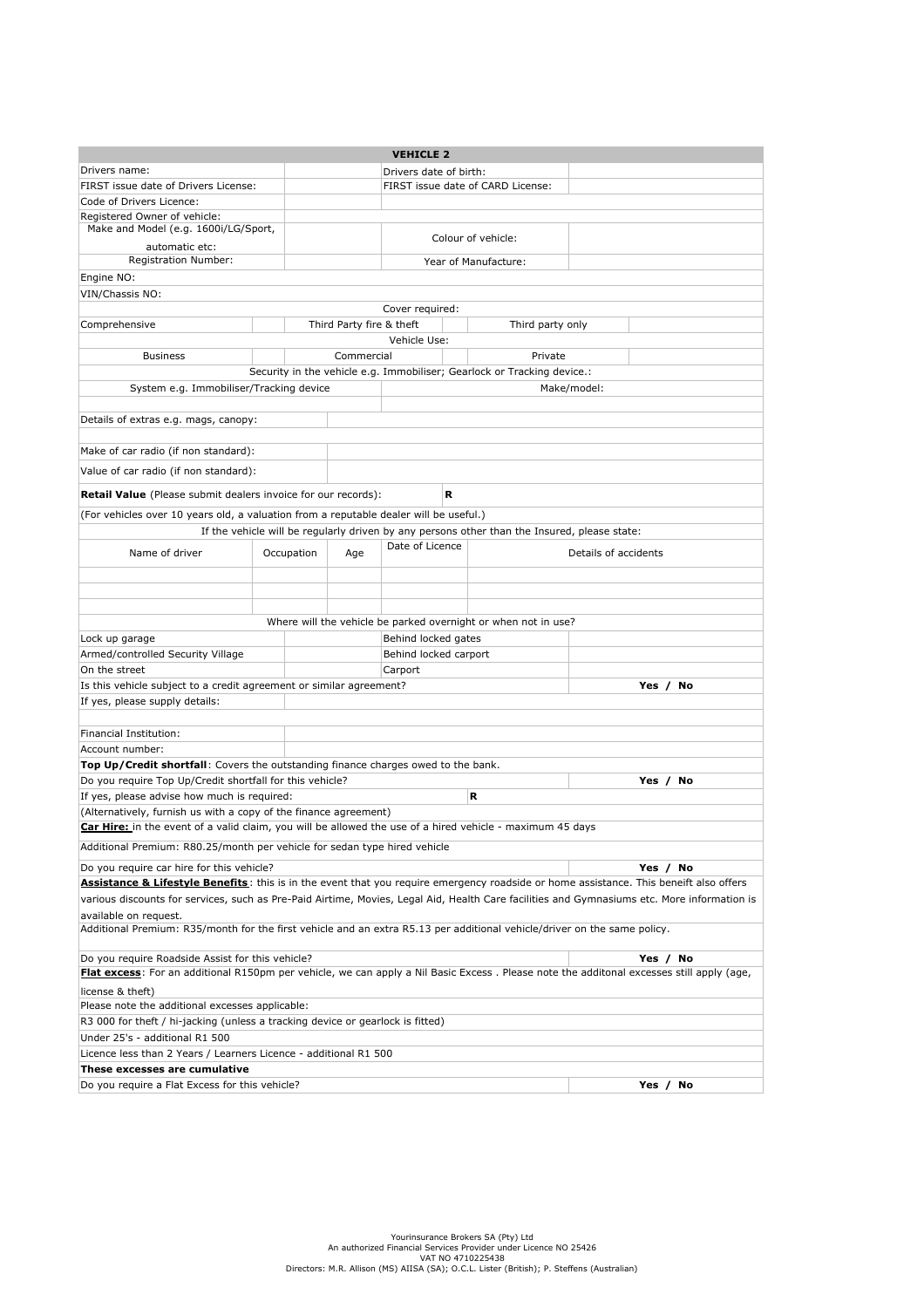|                                                                                                                                             |                        |                                   | <b>VEHICLE 3</b>      |                                                                                              |                      |             |  |
|---------------------------------------------------------------------------------------------------------------------------------------------|------------------------|-----------------------------------|-----------------------|----------------------------------------------------------------------------------------------|----------------------|-------------|--|
| Drivers name:                                                                                                                               | Drivers date of birth: |                                   |                       |                                                                                              |                      |             |  |
| FIRST issue date of Drivers License:                                                                                                        |                        | FIRST issue date of CARD License: |                       |                                                                                              |                      |             |  |
| Code of Drivers Licence:                                                                                                                    |                        |                                   |                       |                                                                                              |                      |             |  |
| Registered Owner of vehicle:<br>Make and Model (e.g. 1600i/LG/Sport,                                                                        |                        |                                   |                       | Colour of vehicle:                                                                           |                      |             |  |
| automatic etc:<br>Registration Number:                                                                                                      |                        |                                   |                       | Year of Manufacture:                                                                         |                      |             |  |
| Engine NO:                                                                                                                                  |                        |                                   |                       |                                                                                              |                      |             |  |
| VIN/Chassis NO:                                                                                                                             |                        |                                   |                       |                                                                                              |                      |             |  |
|                                                                                                                                             |                        |                                   | Cover required:       |                                                                                              |                      |             |  |
| Comprehensive                                                                                                                               |                        | Third Party fire & theft          |                       | Third party only                                                                             |                      |             |  |
|                                                                                                                                             |                        |                                   | Vehicle Use:          |                                                                                              |                      |             |  |
| <b>Business</b>                                                                                                                             |                        | Commercial                        |                       | Private                                                                                      |                      |             |  |
|                                                                                                                                             |                        |                                   |                       | Security in the vehicle e.g. Immobiliser; Gearlock or Tracking device.:                      |                      |             |  |
| System e.g. Immobiliser/Tracking device                                                                                                     |                        |                                   |                       |                                                                                              | Make/model:          |             |  |
| Details of extras e.g. mags, canopy:                                                                                                        |                        |                                   |                       |                                                                                              |                      |             |  |
|                                                                                                                                             |                        |                                   |                       |                                                                                              |                      |             |  |
| Make of car radio (if non standard):                                                                                                        |                        |                                   |                       |                                                                                              |                      |             |  |
| Value of car radio (if non standard):                                                                                                       |                        |                                   |                       |                                                                                              |                      |             |  |
| <b>Retail Value</b> (Please submit dealers invoice for our records):                                                                        |                        |                                   | R                     |                                                                                              |                      |             |  |
| (For vehicles over 10 years old, a valuation from a reputable dealer will be useful.)                                                       |                        |                                   |                       |                                                                                              |                      |             |  |
|                                                                                                                                             |                        |                                   |                       | If the vehicle will be regularly driven by any persons other than the Insured, please state: |                      |             |  |
| Name of driver                                                                                                                              | Occupation             | Age                               | Date of Licence       |                                                                                              | Details of accidents |             |  |
|                                                                                                                                             |                        |                                   |                       |                                                                                              |                      |             |  |
|                                                                                                                                             |                        |                                   |                       |                                                                                              |                      |             |  |
|                                                                                                                                             |                        |                                   |                       |                                                                                              |                      |             |  |
|                                                                                                                                             |                        |                                   |                       | Where will the vehicle be parked overnight or when not in use?                               |                      |             |  |
| Lock up garage                                                                                                                              |                        |                                   | Behind locked gates   |                                                                                              |                      |             |  |
| Armed/controlled Security Village<br>On the street                                                                                          |                        |                                   | Behind locked carport |                                                                                              |                      |             |  |
| Is this vehicle subject to a credit agreement or similar agreement?                                                                         |                        |                                   | Carport               |                                                                                              |                      | Yes / No    |  |
| If yes, please supply details:                                                                                                              |                        |                                   |                       |                                                                                              |                      |             |  |
|                                                                                                                                             |                        |                                   |                       |                                                                                              |                      |             |  |
| Financial Institution:                                                                                                                      |                        |                                   |                       |                                                                                              |                      |             |  |
| Account number:                                                                                                                             |                        |                                   |                       |                                                                                              |                      |             |  |
| Top Up/Credit shortfall: Covers the outstanding finance charges owed to the bank.                                                           |                        |                                   |                       |                                                                                              |                      |             |  |
| Do you require Top Up/Credit shortfall for this vehicle?                                                                                    |                        |                                   |                       |                                                                                              |                      | Yes / No    |  |
| If yes, please advise how much is required:                                                                                                 |                        |                                   |                       | R                                                                                            |                      |             |  |
| (Alternatively, furnish us with a copy of the finance agreement)                                                                            |                        |                                   |                       |                                                                                              |                      |             |  |
| Car Hire: in the event of a valid claim, you will be allowed the use of a hired vehicle - maximum 45 days                                   |                        |                                   |                       |                                                                                              |                      |             |  |
| Additional Premium: R80.25/month per vehicle for sedan type hired vehicle                                                                   |                        |                                   |                       |                                                                                              |                      |             |  |
| Do you require car hire for this vehicle?                                                                                                   |                        |                                   |                       |                                                                                              |                      | No<br>Yes / |  |
| Assistance & Lifestyle Benefits: this is in the event that you require emergency roadside or home assistance. This beneift also offers      |                        |                                   |                       |                                                                                              |                      |             |  |
| various discounts for services, such as Pre-Paid Airtime, Movies, Legal Aid, Health Care facilities and Gymnasiums etc. More information is |                        |                                   |                       |                                                                                              |                      |             |  |
| available on request.                                                                                                                       |                        |                                   |                       |                                                                                              |                      |             |  |
| Additional Premium: R35/month for the first vehicle and an extra R5.13 per additional vehicle/driver on the same policy.                    |                        |                                   |                       |                                                                                              |                      |             |  |
| Do you require Roadside Assist for this vehicle?<br>Yes / No                                                                                |                        |                                   |                       |                                                                                              |                      |             |  |
| Flat excess: For an additonal R150pm per vehicle we can apply a Nil Basic Excess. Please note the additonal excesses still apply (age,      |                        |                                   |                       |                                                                                              |                      |             |  |
| license & theft)<br>Please note the additional excesses applicable:                                                                         |                        |                                   |                       |                                                                                              |                      |             |  |
|                                                                                                                                             |                        |                                   |                       |                                                                                              |                      |             |  |
| R3 000 for theft / hi-jacking (unless a tracking device or gearlock is fitted)<br>Under 25's - additional R1 500                            |                        |                                   |                       |                                                                                              |                      |             |  |
| Licence less than 2 Years / Learners Licence - additional R1 500                                                                            |                        |                                   |                       |                                                                                              |                      |             |  |
| These excesses are cumulative                                                                                                               |                        |                                   |                       |                                                                                              |                      |             |  |
| Do you require a Flat Excess for this vehicle?<br>Yes / No                                                                                  |                        |                                   |                       |                                                                                              |                      |             |  |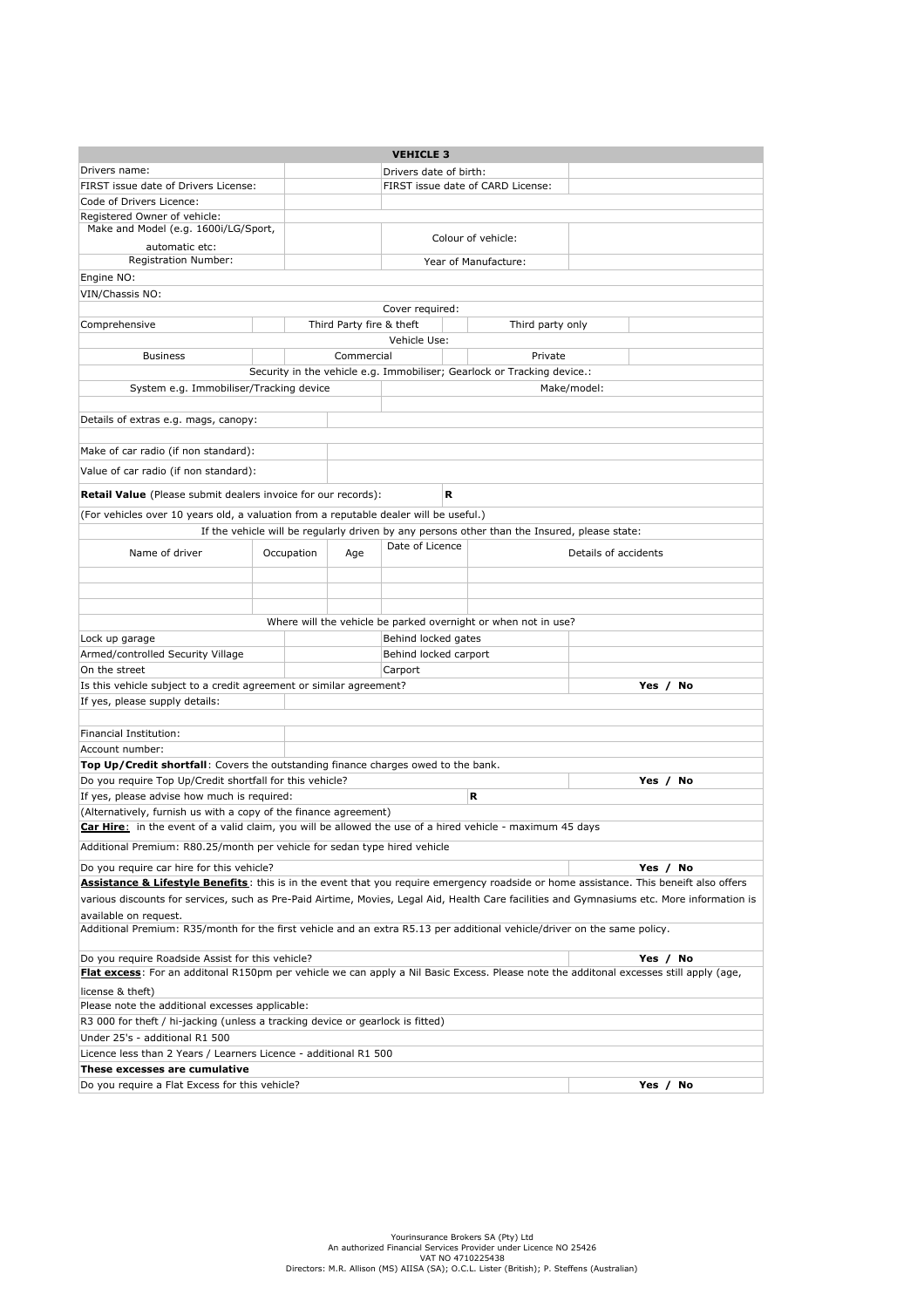|                                                                                                                 |               |                      | <b>PLEASURE CRAFT SECTION</b>            |                                                                                |               |  |  |  |  |  |
|-----------------------------------------------------------------------------------------------------------------|---------------|----------------------|------------------------------------------|--------------------------------------------------------------------------------|---------------|--|--|--|--|--|
| Please state name of craft/s:                                                                                   |               |                      |                                          | (Please circle Yes or no, or tick the most relevant box)                       |               |  |  |  |  |  |
|                                                                                                                 |               | Year of manufacture  |                                          |                                                                                |               |  |  |  |  |  |
| Type of vessel(s):                                                                                              |               | Construction of Hull |                                          | Serial Number                                                                  |               |  |  |  |  |  |
|                                                                                                                 |               |                      |                                          |                                                                                |               |  |  |  |  |  |
| Design speed with current motors (knots/km per hour)<br>Length of vessel (m/ft)                                 |               |                      |                                          |                                                                                |               |  |  |  |  |  |
|                                                                                                                 |               |                      |                                          |                                                                                |               |  |  |  |  |  |
| Inland & Sea<br>Where will the vessel be used?<br>Inland only<br>Please note: Max. Sea Use - 80km from shore    |               |                      |                                          |                                                                                |               |  |  |  |  |  |
|                                                                                                                 |               |                      |                                          |                                                                                |               |  |  |  |  |  |
| Where is the vessel kept?                                                                                       |               |                      |                                          |                                                                                |               |  |  |  |  |  |
| Construction of the Hull:<br>Who uses the craft?                                                                |               |                      |                                          |                                                                                |               |  |  |  |  |  |
|                                                                                                                 |               |                      |                                          |                                                                                |               |  |  |  |  |  |
| Is a license required for the craft?                                                                            |               |                      |                                          |                                                                                | Yes / No      |  |  |  |  |  |
| If so do all users have one?                                                                                    |               |                      |                                          |                                                                                | Yes / No      |  |  |  |  |  |
|                                                                                                                 | Racing?       |                      |                                          |                                                                                | Yes / No      |  |  |  |  |  |
| Are any of the following done:                                                                                  | Water skiing? |                      |                                          |                                                                                | Yes / No      |  |  |  |  |  |
| Liability: the standard liability provided is R500,000. If you require more                                     | Fishing?      |                      |                                          |                                                                                | Yes / No      |  |  |  |  |  |
| cover please state the amount:                                                                                  |               |                      |                                          | R                                                                              |               |  |  |  |  |  |
| This excludes water-skiers liability. Do you require water-skiers liability?                                    |               |                      |                                          |                                                                                | Yes / No      |  |  |  |  |  |
|                                                                                                                 |               |                      | Do you require the following extensions: |                                                                                |               |  |  |  |  |  |
| Sumberged Objects - applicable to motorized vessels only?                                                       |               |                      |                                          |                                                                                | Yes / No      |  |  |  |  |  |
| Racing risks - applicable to yachts only?                                                                       |               |                      |                                          |                                                                                | Yes / No      |  |  |  |  |  |
| If yes, please state the value of: masts, spars, standing & running rigging, and the year these were purchased: |               |                      |                                          |                                                                                |               |  |  |  |  |  |
|                                                                                                                 |               |                      |                                          |                                                                                |               |  |  |  |  |  |
| Amount:                                                                                                         |               | R                    |                                          |                                                                                |               |  |  |  |  |  |
| Year of purchase                                                                                                |               |                      |                                          |                                                                                |               |  |  |  |  |  |
| The Sums Insured for this section should represent the Full New Replacement Value of the vessel and equipment:  |               |                      |                                          |                                                                                |               |  |  |  |  |  |
| Items Insured                                                                                                   | Sum Insured   | Current              | Monthly                                  | <b>Special Terms &amp; Conditions</b>                                          |               |  |  |  |  |  |
|                                                                                                                 |               | Rate                 | Premiums                                 |                                                                                |               |  |  |  |  |  |
|                                                                                                                 |               |                      |                                          |                                                                                |               |  |  |  |  |  |
|                                                                                                                 |               |                      |                                          |                                                                                |               |  |  |  |  |  |
|                                                                                                                 |               |                      |                                          |                                                                                |               |  |  |  |  |  |
| Extensions:                                                                                                     |               |                      |                                          |                                                                                |               |  |  |  |  |  |
|                                                                                                                 |               |                      | Outboard Motor(s):                       |                                                                                |               |  |  |  |  |  |
| Make & horsepower:                                                                                              |               |                      | Value                                    | Serial Number                                                                  |               |  |  |  |  |  |
|                                                                                                                 |               |                      |                                          |                                                                                |               |  |  |  |  |  |
|                                                                                                                 |               |                      |                                          |                                                                                |               |  |  |  |  |  |
|                                                                                                                 |               |                      | Trailer(s):                              |                                                                                |               |  |  |  |  |  |
| Make & horsepower:                                                                                              |               |                      | Value                                    |                                                                                | Serial Number |  |  |  |  |  |
|                                                                                                                 |               |                      |                                          |                                                                                |               |  |  |  |  |  |
|                                                                                                                 |               |                      |                                          |                                                                                |               |  |  |  |  |  |
|                                                                                                                 |               |                      |                                          | Special equipment (list of all equipment on board for which cover is required) |               |  |  |  |  |  |
|                                                                                                                 | Item:         |                      | Value:                                   |                                                                                |               |  |  |  |  |  |
| 1                                                                                                               |               |                      |                                          |                                                                                |               |  |  |  |  |  |
| $\overline{2}$                                                                                                  |               |                      |                                          |                                                                                |               |  |  |  |  |  |
| 3                                                                                                               |               |                      |                                          |                                                                                |               |  |  |  |  |  |
| $\overline{4}$                                                                                                  |               |                      |                                          |                                                                                |               |  |  |  |  |  |
| 5                                                                                                               |               |                      |                                          |                                                                                |               |  |  |  |  |  |
| 6                                                                                                               |               |                      |                                          |                                                                                |               |  |  |  |  |  |